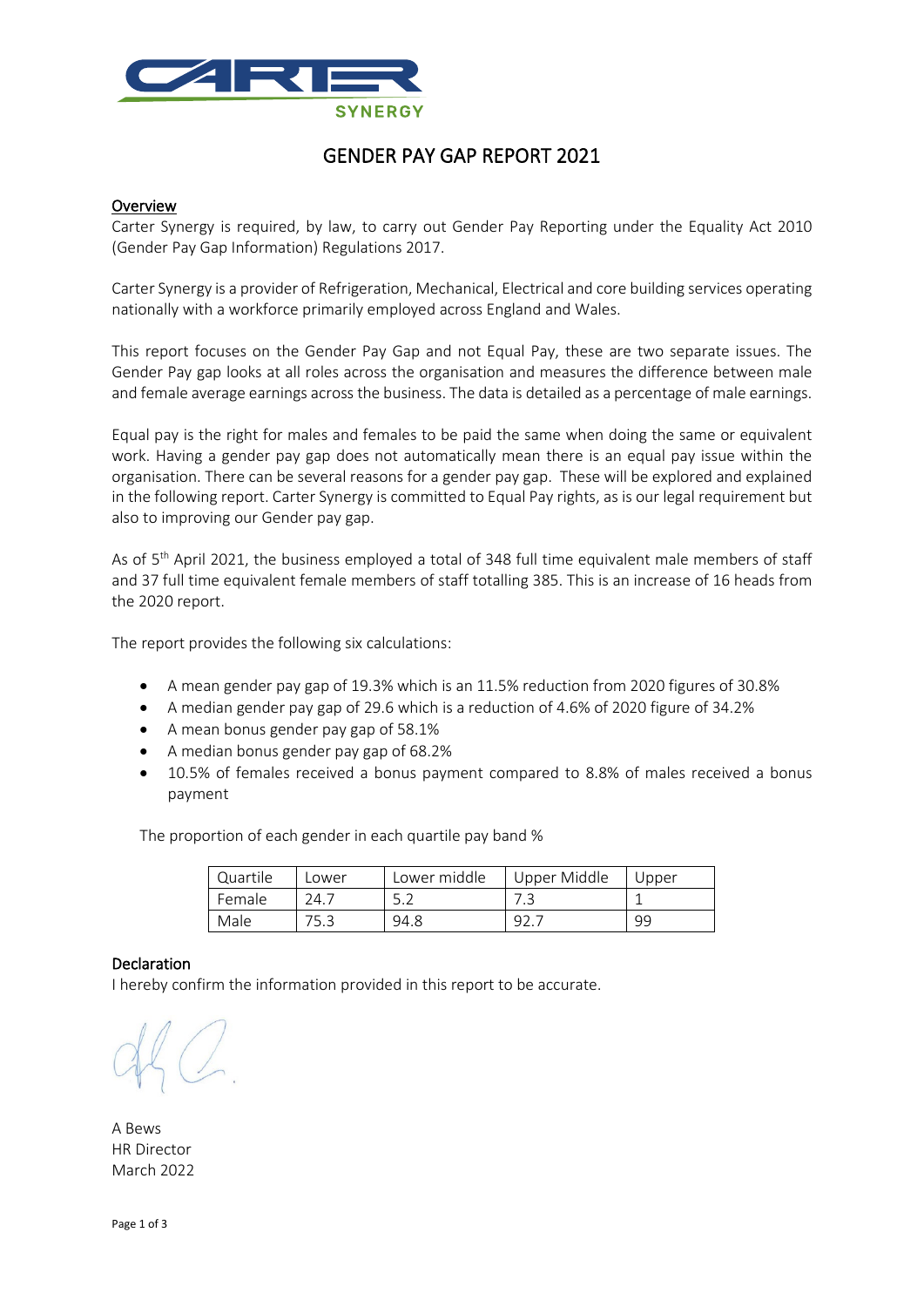

## 2021 Gender Pay Analysis

Carter Synergy is required, by law, to carry out Gender Pay Reporting under the Equality Act 2010 (Gender Pay Gap Information) Regulations 2017.

The requirement involves carrying out six calculations that show the difference between the average earnings of men and women within the organisation. We can use these results to assess:

- the levels of gender equality in our workplace
- the balance of male and female employees at different levels
- how effectively talent is being maximised and rewarded

The challenge for the Company and across Great Britain is to eliminate any gender pay gap.

## The Mean Gender Pay Gap

The mean gender pay gap for April 2021 was 19.3%.

We are aware that the National gender pay gap is 15.5% on average in 2020 across all organisations and sectors which is lower than the pay gap we present however we acknowledge that we have made significant improvements since our last report reducing this figure by 11.5%.

Looking at our organisation makeup, Carter Synergy continues to have a gender imbalance in the different levels of roles within the business, which is demonstrated when looking at the quartile split. Our engineering resource is 100% dominated by a single sex (male) and represents over 50% of our total workforce. Across our total workforce our female headcount is around 10%. Whilst there is no occupational reason for male dominance it is difficult to attract females to engineering roles. In addition, we also have strong retention rates across core areas of our senior workforce which reduces the opportunity for development.

Women are a minority in the UK's STEM workforce (science, technology, engineering, and maths) and less than 15% of engineering professionals are women. As a social trend, women are less likely to study in STEM fields and therefore attracting women is a challenge.

#### The Median Gender Pay Gap

The median gender pay gap for April 2021 was 29.6%.

As a business we continue to have a low representation of females into middle and senior positions within the organisation although we continue to make changes when an opportunity develops. Due to minimal turnover of employees within these areas there is a lack of opportunity to be able to make any necessary significant improvements.

## The Mean Bonus Gender Pay Gap

The mean bonus gender pay gap for April 2020 was 58.1%.

Bonuses within the business are generally awarded around the project delivery, service delivery and sales functions and a structured programme is in place within these areas.

As reported previously, historically we have departments who have never received bonuses or where we would not consider awarding a bonus such as finance or administrative functions. A large percentage of our female workforce falls into these areas.